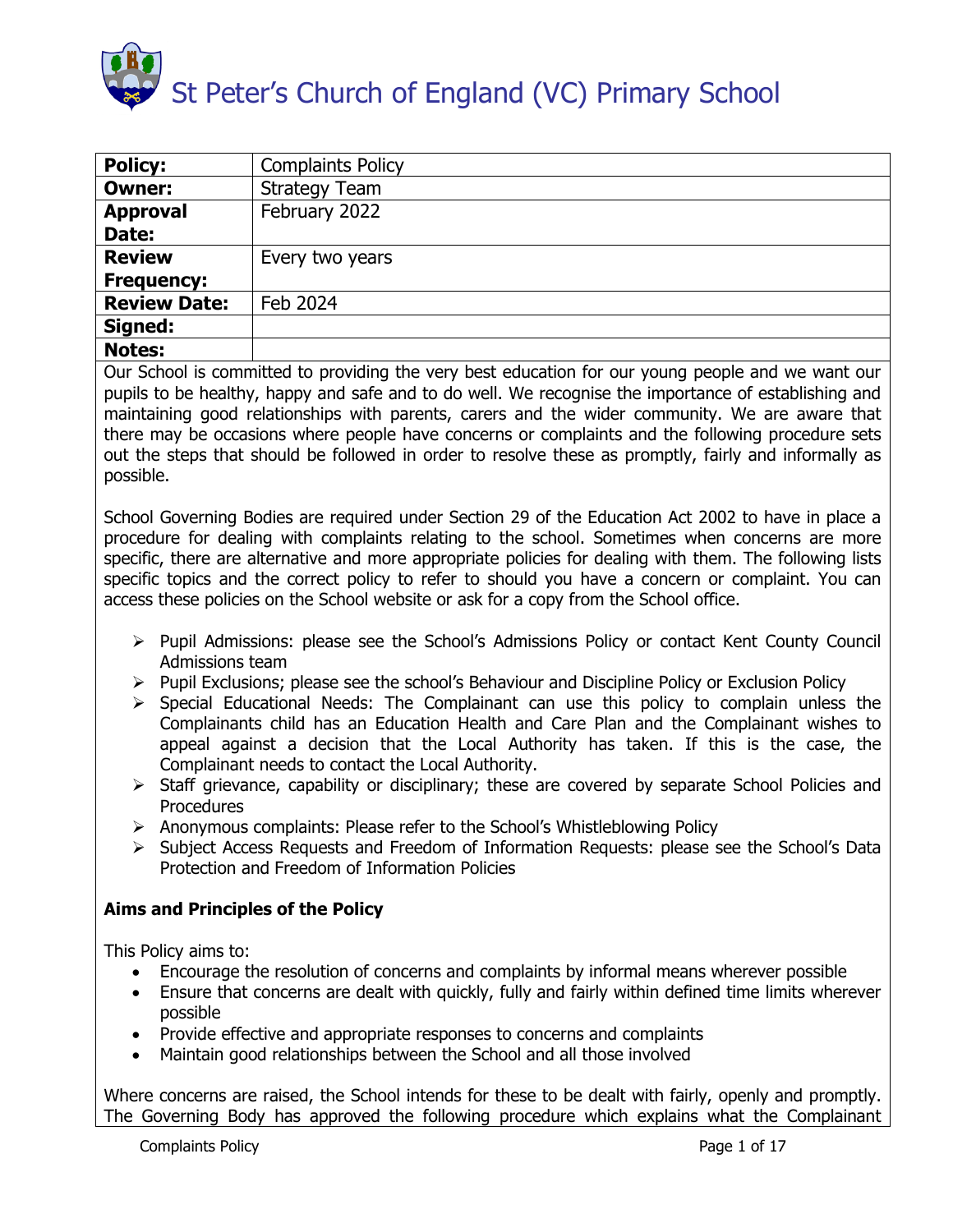

should do if they have any concerns about the school.

Where appropriate, the School may offer mediation to resolve a concern or complaint at any stage of the process. The School may also use someone independent from the School to investigate a complex issue and to report back to the Headteacher or Chair of Governors (depending on which stage of the process the complaint is being dealt with).

The Governing Body will have in place a collaboration agreement with a local school in order to assist with Complaints Panels.

# **Raising Concerns**

The majority of concerns can be dealt with without resorting to the complaints procedure. Where the Complainant has a concern or query about any aspect of the school or their child's education or wellbeing, raise this with their child's class teacher in the first instance. Ideally, they will be able to address the Complainants concerns immediately or can arrange a meeting with them to discuss the issue.

All concerns will be dealt with confidentially, although it may be necessary to take notes if the matter may need to be taken further or may arise again in the future.

#### **Recording Complaints**

Schools must ensure that they comply with their obligations under the Equality Act 2010. It is common practice to ask for complaints to be made by using a complaint form or in writing, however the complainant may have communication preferences due to disability or learning difficulties and schools must allow alternative methods of contact:

• A complaint may be made in person, by telephone, or in writing;

• In order to prevent any later challenge or disagreement over what was said, brief notes of meetings and telephone calls should be kept and a copy of any written response added to the record. Where there are communication difficulties, schools may wish to use recording devices to ensure the complainant is able to access and review the discussions at a later point;

• Schools should record the progress of the complaint and the final outcome. The headteacher or complaints co-ordinator should be responsible for these records and hold them centrally.

• Schools should be aware that complainants have a right to copies of these records under the Freedom of Information and Data Protection Acts.

# **Safeguarding**

Wherever a complaint indicates that a child's wellbeing or safety is at risk, the school is under a duty to report this immediately to the local authority. Any action taken will be in accordance with the school's safeguarding policy.

# **Social Media**

In order for complaints to be resolved as quickly and fairly as possible, we ask that complainants do

Complaints Policy **Page 2 of 17**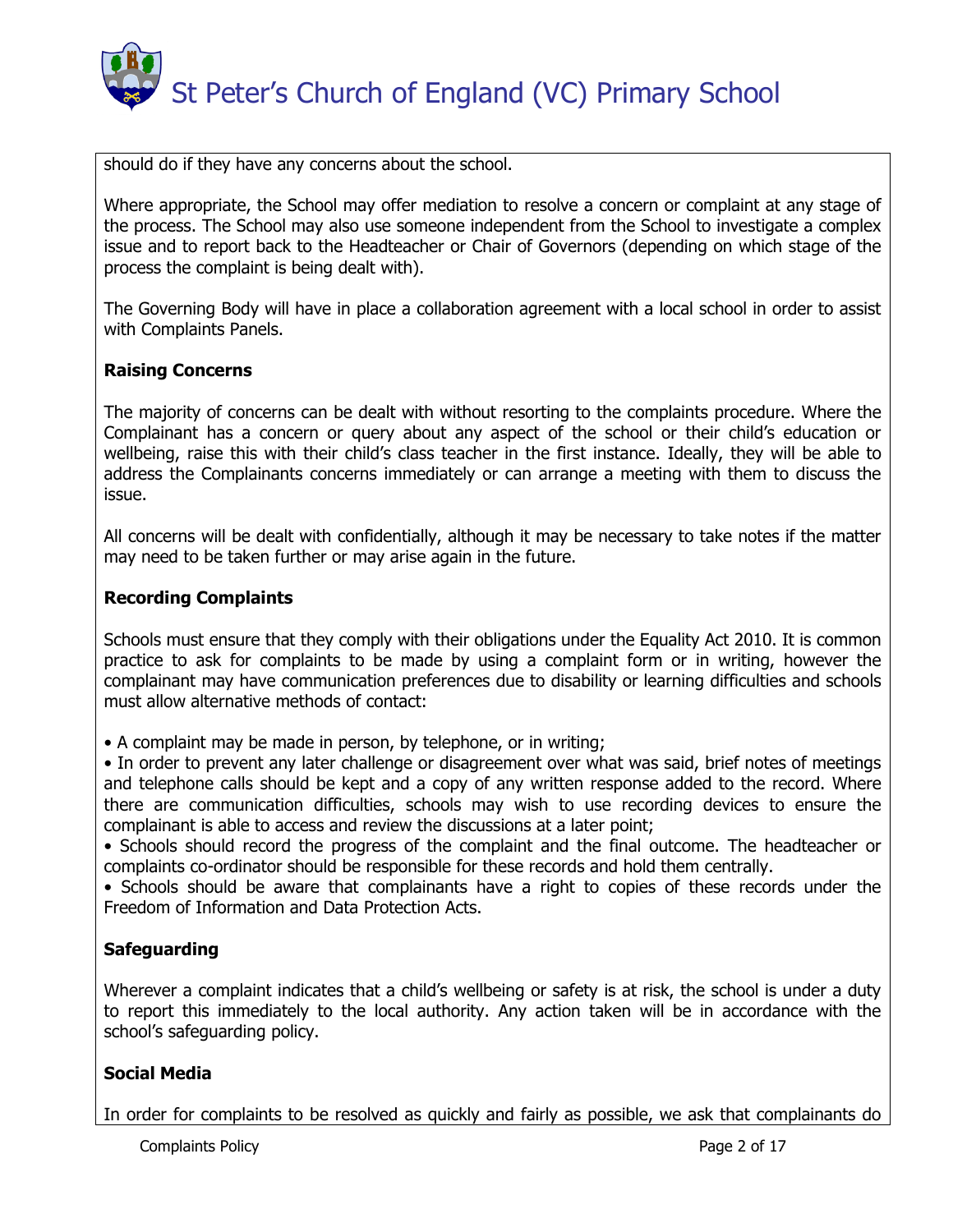

not raise concerns or discuss them publicly via social media. Complaints will be dealt with confidentially by the school and we expect complainants to observe confidentiality also.

# **Complaints that result in staff capability or disciplinary**

If at any formal stage of a complaint it is determined that staff disciplinary or capability proceedings are necessary, the details of any action will remain confidential to the Headteacher and/or the individual's line manager. The complainant is not entitled to participate in the process or receive any detail about the proceedings.

# **Complaints about the Headteacher or the Governors**

Where a complaint concerns the actions of the Headteacher, the complainant should first approach the Headteacher in an attempt to resolve the issue informally. If the complainant is not satisfied with this outcome they should notify the Chair of Governors care of the Clerk to the Governing Body that they wish to take a complaint forward. The Stage 2 process will then commence and the Chair of Governors will take the process forward.

Where a complaint concerns a Governor, the complainant should notify in writing the Chair of Governors care of the Clerk to the Governing Body. Where a complaint concerns the Chair of Governors this should be made in writing to the Clerk of the Governing Body. For Complaints against any member of the Governing Body Appendix 4 should be followed.

# **The Stages of the Complaints Process (please see Appendix 2)**

# **Stage 1 – Informal Complaint**

The Complainant should start by sharing their concern with the class teacher. This is usually the best and quickest way of resolving issues. In some cases, the class teacher may feel it more appropriate to refer the Complainant to a more senior or experienced member of staff who will try to resolve the concern informally.

- It is recommended that the Complainant makes an appointment to speak to the class teacher or form tutor as soon as possible as this will give both parties the opportunity to talk about the issue without being interrupted
- It is important to recognise that Schools are busy organisations and may not be able to offer an appointment straight away
- The purpose of this meeting should be to establish the nature of the concern and to seek a resolution to the problem
- It is good practice for the class teacher or form tutor to make a brief written record of the concerns raised and any actions agreed
- They may need to talk to others before they can respond to you. The Complainant should be given a timescale for a response in five working days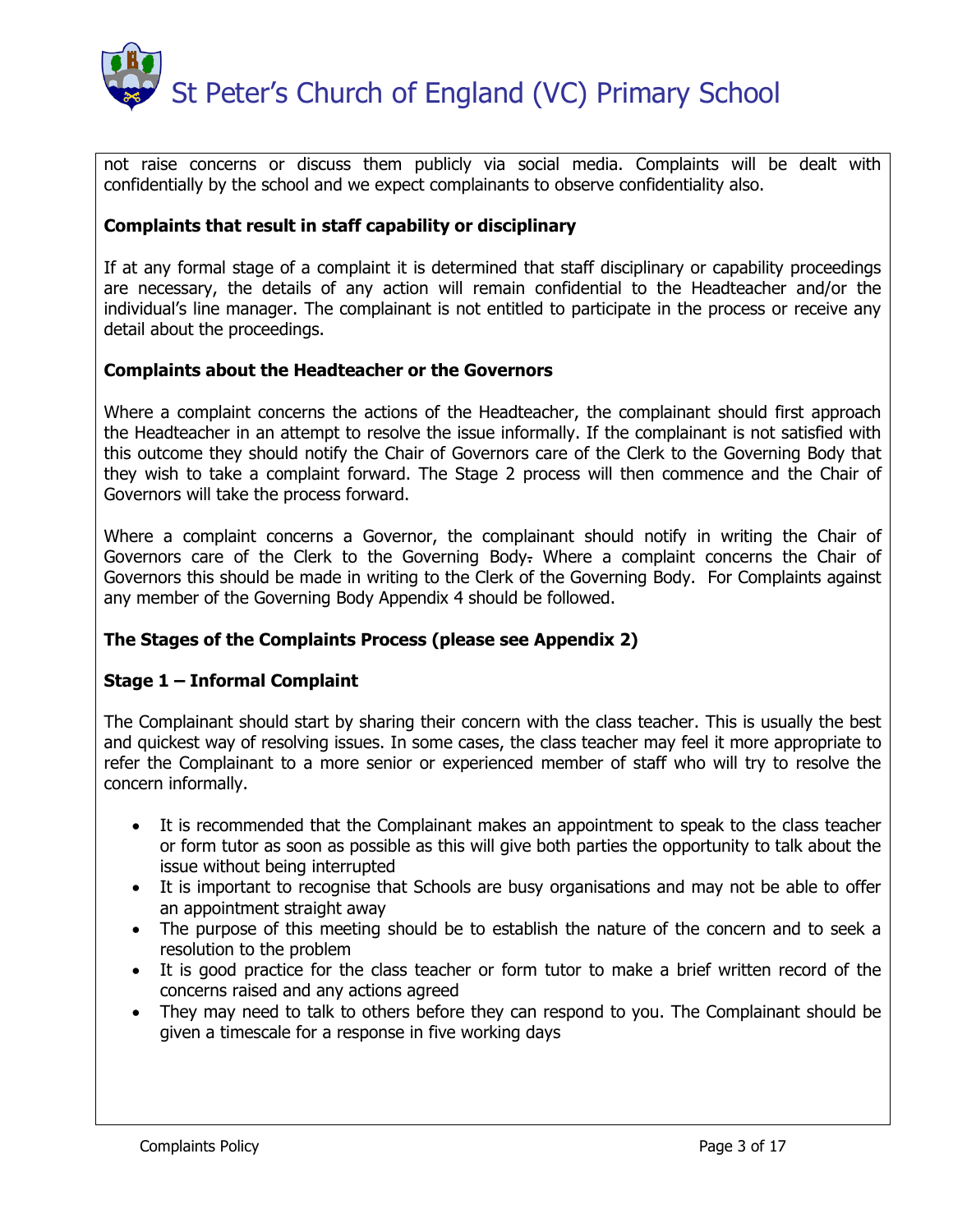

# **Stage 2 – Formal Written Complaint**

(non-parental complaints are likely to go straight to this stage)

If the complainant feels dissatisfied with the outcome of discussions with the class teacher, they should then contact the Headteacher either by arranging an appointment to see them, or by putting their complaint in writing. The Complainant may use the form attached as Appendix 1 to do this.

If the Complainant is not using the form, their letter should set out clearly the concern and why they feel the issue has not been resolved through informal channels. It is also helpful if the Complainant can set out what resolution they are seeking.

- The Headteacher will consider the complaint and in doing so will:
	- $\circ$  Establish what has happened so far, and who has been involved;
	- o Meet or contact the Complainant if they need further information;
	- $\circ$  Clarify how the Complainant may feel things could be put right, if this has not been set out in their letter or included on the Complaints form;
	- $\circ$  Interview those involved in the matter and those complained of, allowing them to be accompanied if they wish;
	- $\circ$  Conduct any interviews with an open mind;
	- o Keep notes of any interview for the record
- The Headteacher will keep in mind ways in which the complaint can be resolved. It may be sufficient to acknowledge that the complaint is valid in whole or in part. In addition, it may be appropriate to offer one or more of the following:
	- o an apology
	- $\circ$  an explanation
	- o an admission that the situation could have been handled differently or better (please note this is not an admission of negligence)
	- o an assurance that the event complained of will not recur
	- o an explanation of the steps that have been taken to ensure that it will not happen again
	- $\circ$  an undertaking to review policies and practice in light of the complaint

It may also be the case that the complaint may not have any substance and is therefore considered to be unfounded or unsubstantiated.

The Headteacher will discuss the outcome with the Complainant and should send a detailed response within a maximum of 20 school days. Where this proves to be unrealistic, the Complainant will be informed in writing and given an estimate of how long it will take to provide a detailed response.

Where the Complainant is unhappy about the decision the Headteacher has made about their complaint, this does not become a complaint about the Headteacher or staff member concerned. However, the Complainant will be advised of their entitlement to take their original complaint to the next stage by writing to the clerk to the governing body as soon as possible after receiving the decision, briefly outlining the content of the complaint and requesting that a Governor Complaints Panel is convened.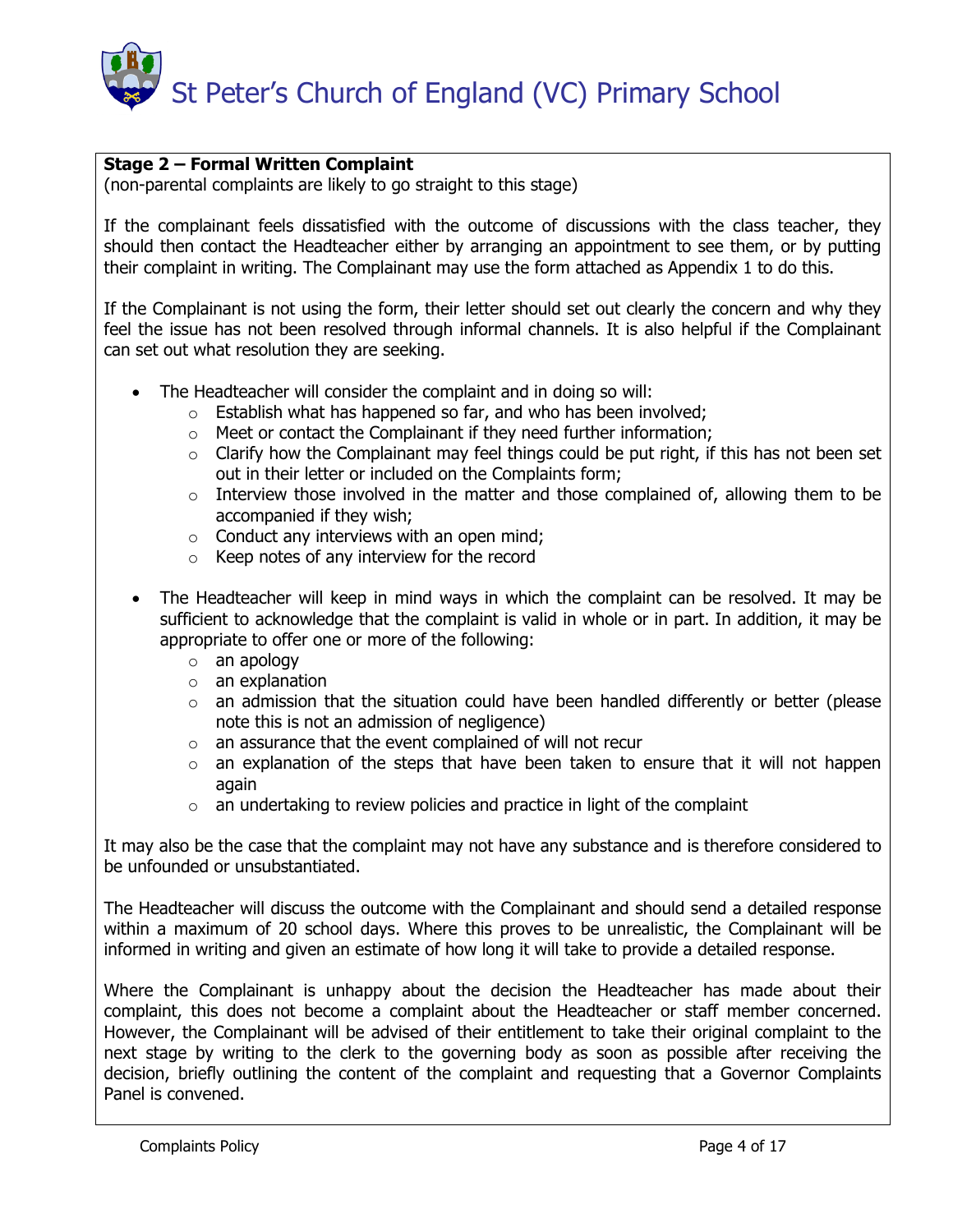

# **Where the complaint is about the actions of the Headteacher**

If the Complainant is not satisfied with the response from the Headteacher

at stage 1 (informal discussion with the Headteacher) they should be advised that the next stage is to put their complaint in writing to the Chair of Governors care of the Clerk to the Governing Body. When writing the initial letter to the Chair of Governors (using the form at the end of this procedure) the complainant should seek to include details that might assist the investigation, such as witnesses, dates and times of events and copies of relevant documents.

The Chair of Governors should write to the complainant within 5 school days of receipt of their letter, setting out who is conducting the investigation and that the investigator will write to the Complainant within a further 20 school days setting out the actions taken to investigate the complaint and their findings However, the investigation period for a more complex complaint could be longer than 20 days. The Complainant should be advised if this is the case.

The Chair of Governors will be responsible for carrying out an investigation

or appointing another Governor to carry out the investigation who will then reach a conclusion based on the investigation. The involvement of the Local Authority should be sought where the issues cannot be resolved internally by the school or the expertise of carrying out investigations is required. Notes should be kept of any interviews held as part of the investigation. In order to clarify the specific details of the complaint, the nature of the complaint and any background to the complaint the investigating Governor may feel it necessary to meet with the Complainant. The Investigating Governor should produce notes of this interview.

Before the Investigating Governor interviews a member/s of Staff, they must be informed that they may be accompanied by a Colleague.

At the conclusion of their investigation the Investigating Governor will compile a report detailing their findings and any recommendations or proposed actions.

Once satisfied that the investigation has been concluded and they have reached a decision on the complaint the Investigating Governor or in the case of an independent investigation, the Chair of Governors, will notify the complainant in writing of their conclusions and any actions that will be taken as a result of the complaint (except where this would involve taking any formal action against individual members of staff which would remain confidential). This should be done no later than 20 school days as set out above. The Investigating Governor may feel it appropriate to meet with the Complainant to communicate their findings.

The outcome of the investigation would usually be one of the following but not limited to:

• The evidence indicates that the complaint was substantiated and therefore upheld and an apology given;

• The complaint was substantiated in part or in full which may include details of how the school may improve future practice (some details would be given of the actions the school will take in response to the complaint except where they may be of a disciplinary or other such nature relating to an individual member of staff);

Complaints Policy **Page 5 of 17**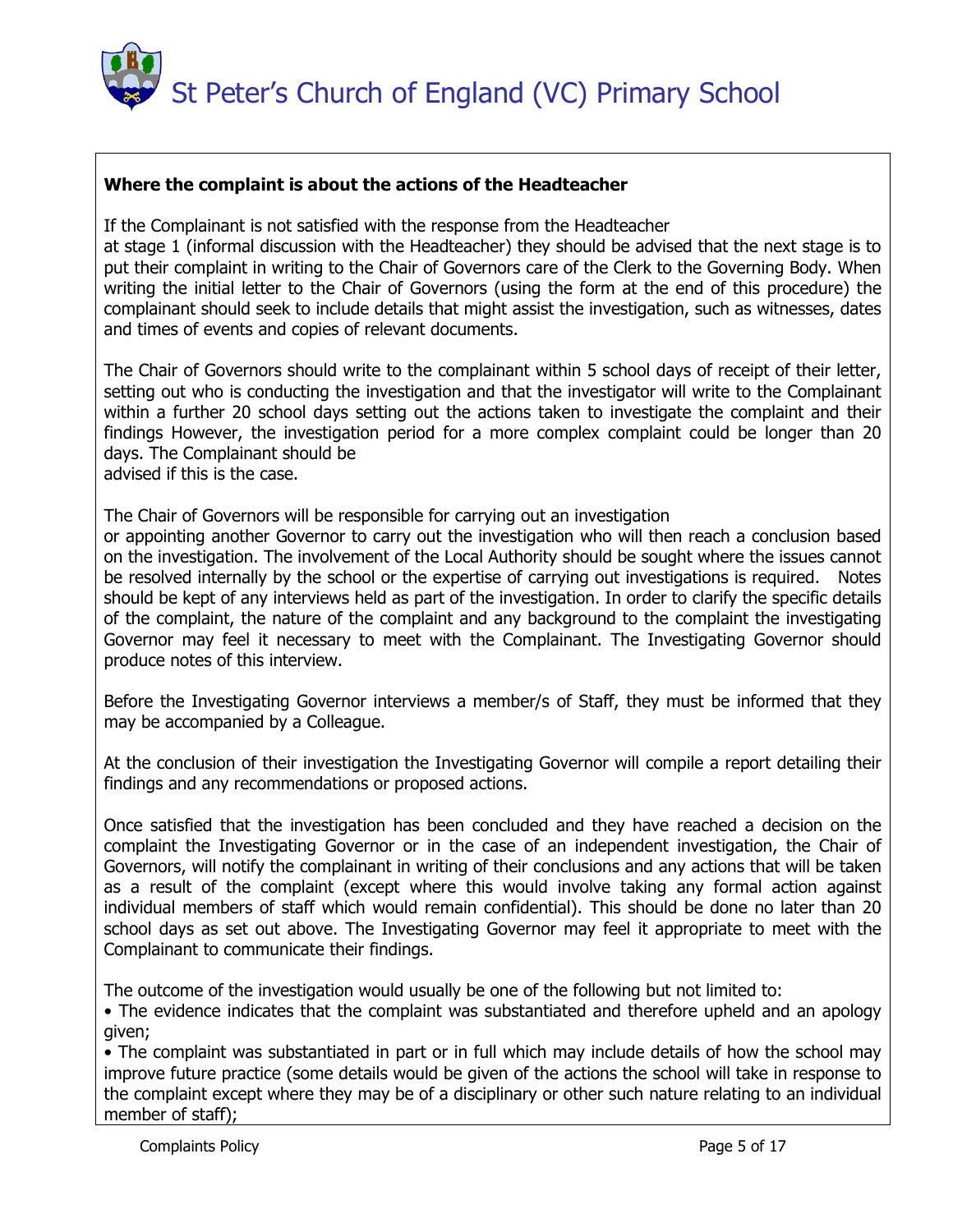

• There is insufficient evidence to reach a conclusion so the complaint is inconclusive;

• The complaint is not substantiated by the evidence and therefore not upheld;

At this stage the Complainant will be told that consideration of the complaint by the Chair of Governors at Stage 2 is now concluded. Where the Complainant is unhappy about the decision the Chair of Governors or Investigating Governor has made about their complaint, this does not become a complaint about the Chair of Governors/ Investigating Governor, however, the Complainant will be advised of their entitlement to take their original complaint to the next stage by writing to the Clerk to the Governing Body as soon as possible after receiving the decision, briefly outlining the content of the complaint and requesting that a Governor Complaints Panel is convened. See Stage 3 below.

# **Stage 3 – Governor Panel**

If the Complainant is not satisfied with the response of the Headteacher or Chair of Governors (for a complaint specifically about the Headteacher) which has not been resolved in the stage above then they must write to the Clerk to the Governing Body as soon as possible after receiving the decision, briefly outlining the content of the complaint and requesting that a Governor complaints Panel is convened and marking any envelope or email "urgent, private and confidential" to Claire Phipps, Clerk to the Governing Body, St Peters Church of England Primary School, Mount Pleasant, Aylesford, ME20 7BE or clerk@stpetersaylesford.kent.sch.uk

- The Clerk to the Governing Body will acknowledge receipt of the letter within 5 school days. The acknowledgement will inform the Complainant that three members of the School's Governing Body (which may include or comprise of Governors from the school with whom the school has a reciprocal agreement in place) will hear the complaint within 20 school working days of receiving the complaint. The letter will invite the Complainant to attend and also explain that they have the right to submit any further documentation relevant to the complaint. The Complainant may bring a friend or someone else for support.
- A meeting of the Governors Complaints Panel will be convened. No Governors with prior involvement in the issues complained about will be included on the Panel and it may be necessary to use reserves (previously agreed by the Governing Body) to ensure the Panel can meet within the set time. An experienced Governor will chair the Panel meeting. The Clerk of the Complaints Panel will contact the Complainant with the arrangements.
- Once the Panel has been held, the Complainant and the school will be informed of their decision within five school working days. If it is not possible to meet these timescales then the Clerk of the Complaints Panel will contact both parties to discuss a mutually convenient date. Further information on how the Panel operates and the process is attached at appendix 3.

# **Stage 4 – Escalation to Secretary of State for Education**

If the complainant remains unsatisfied by the outcome of the Governor's Panel, they will be advised to contact the Secretary of State for Education. The Secretary of State has a duty to consider all complaints raised but will only intervene where the governing body has acted unlawfully or unreasonably.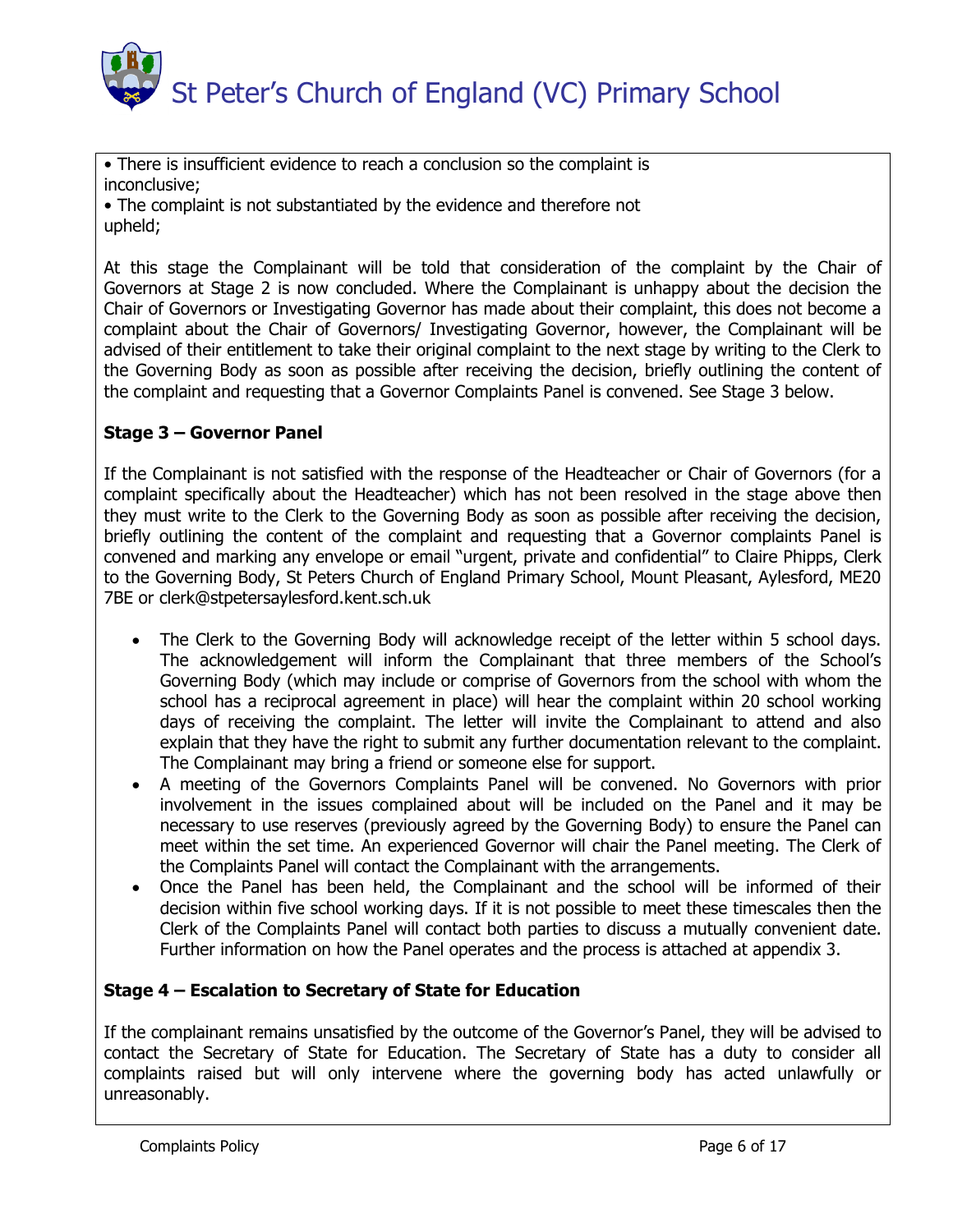

The School Complaints Unit considers complaints relating to local authority maintained Schools in England on behalf of the Secretary of State. They will look at whether the school's complaints policy and other relevant statutory policies were adhered to. They will also check whether the school's policy adheres to education legislation. However, the unit will not re-investigate the substance of the complaint. This remains the responsibility of the school. If the Schools Complaints Unit finds that the school has not handled a complaint in accordance with its procedure, the unit may request that the complaint is looked at again.

The School Complaints Unit can be contacted by calling the national helpline on 0370 000 2288 or by going online at: [www.education.gov.uk/help/contactus](http://www.education.gov.uk/help/contactus) or by writing to: Department for Education School Complaints Unit 2<sup>nd</sup> Floor, Piccadilly Gate Store Street Manchester M1 2WD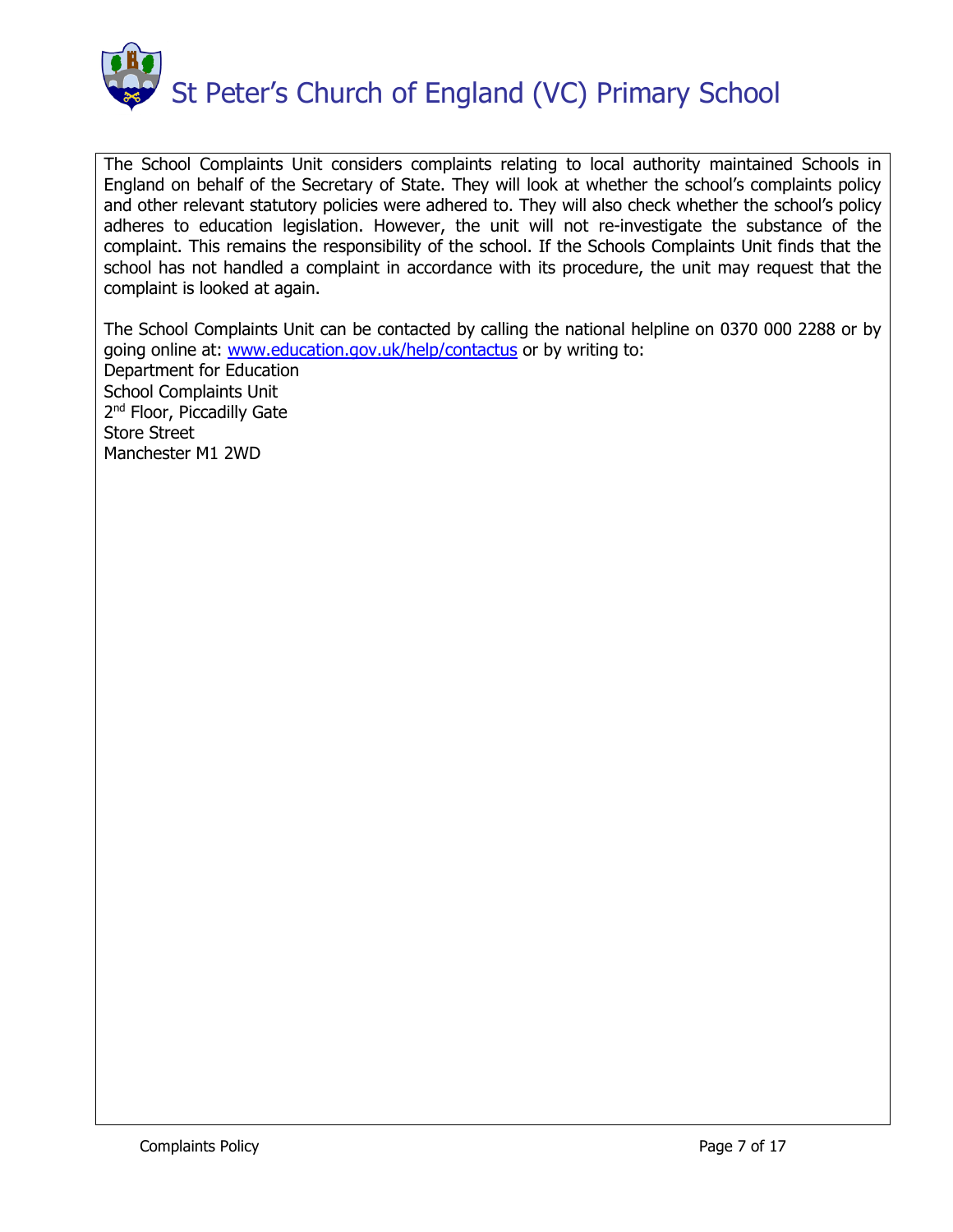# St Peter's Church of England (VC) Primary School

| <b>Complaints Form</b>                                                      | <b>Appendix 1</b> |
|-----------------------------------------------------------------------------|-------------------|
| and explain what action will be taken                                       |                   |
|                                                                             |                   |
| <b>Your Name</b>                                                            |                   |
| Pupil's Name                                                                |                   |
| Your relationship to the Pupil                                              |                   |
| <b>Address</b>                                                              |                   |
| Postcode                                                                    |                   |
| Daytime Tel Number                                                          |                   |
| Evening Tel Number                                                          |                   |
| Please give details of your<br>complaint here                               |                   |
| What actions, if any have you<br>taken to try and resolve your<br>complaint |                   |
| What actions do you feel might<br>resolve the problem?                      |                   |
| Are you attaching any<br>paperwork?                                         |                   |
| Signature                                                                   |                   |
| Date                                                                        |                   |
| For Office Use only                                                         |                   |
| Date acknowledgement sent                                                   | By Whom           |
| Complaint referred to:                                                      | Date:             |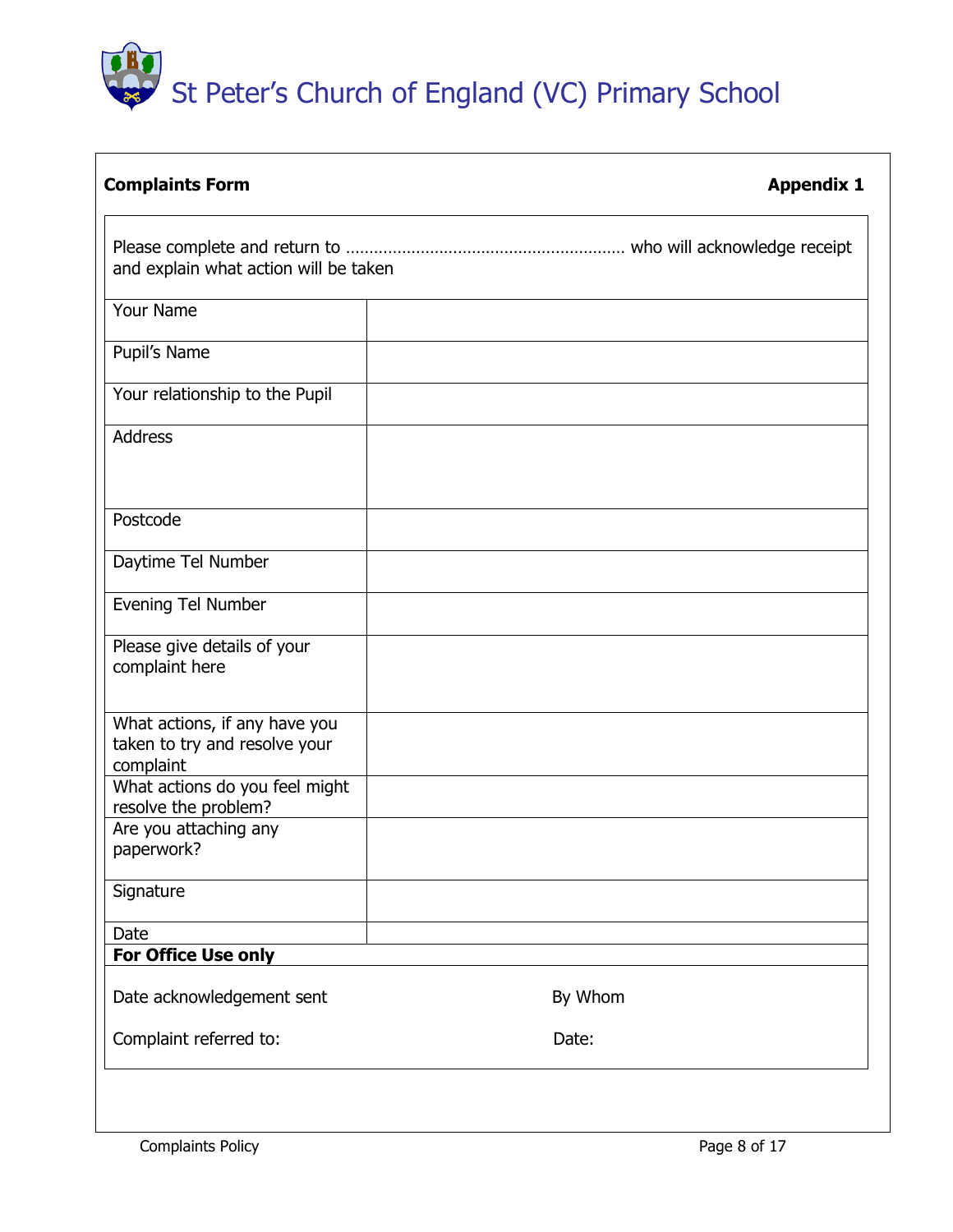# St Peter's Church of England (VC) Primary School



Complaints Policy **Page 9 of 17**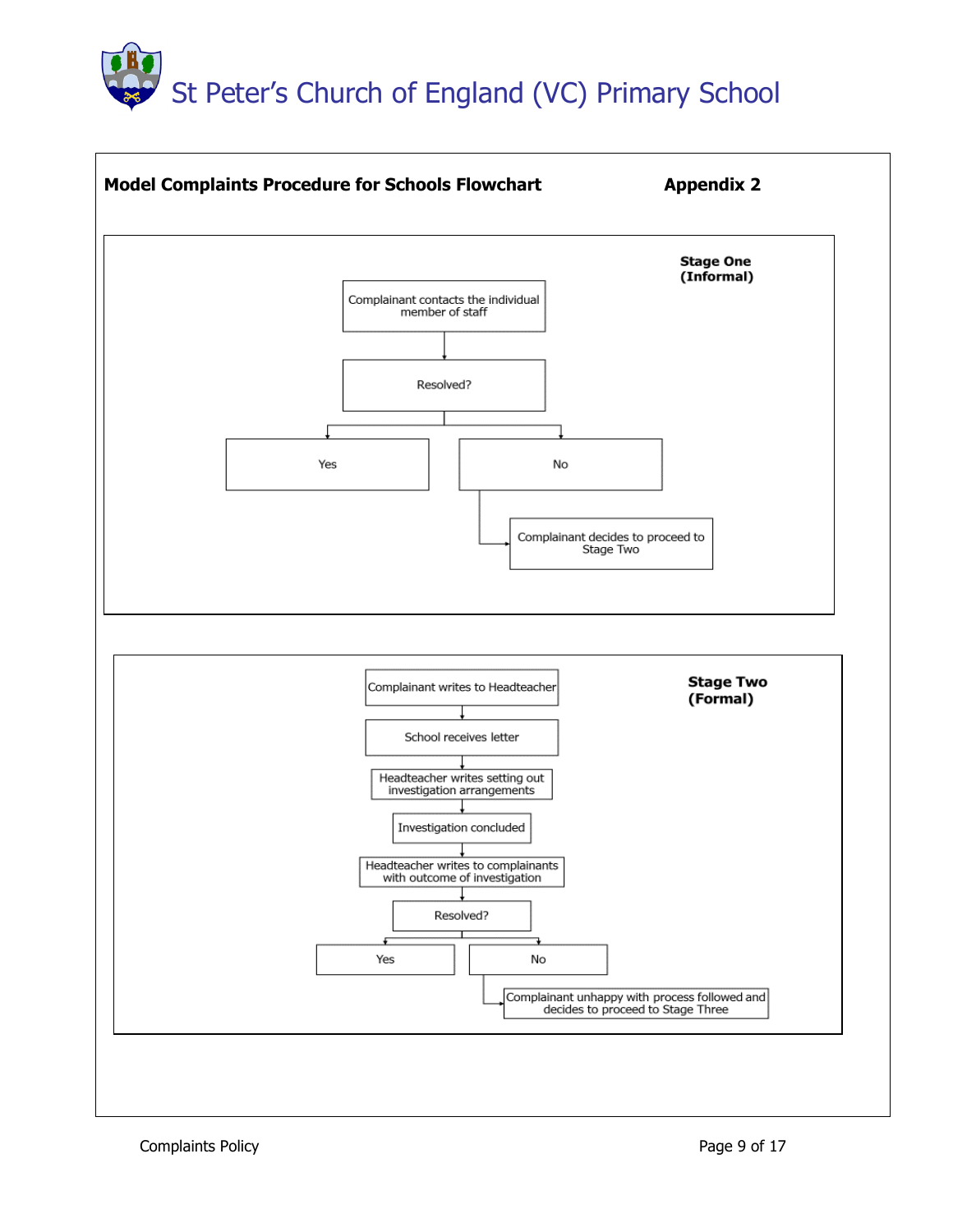

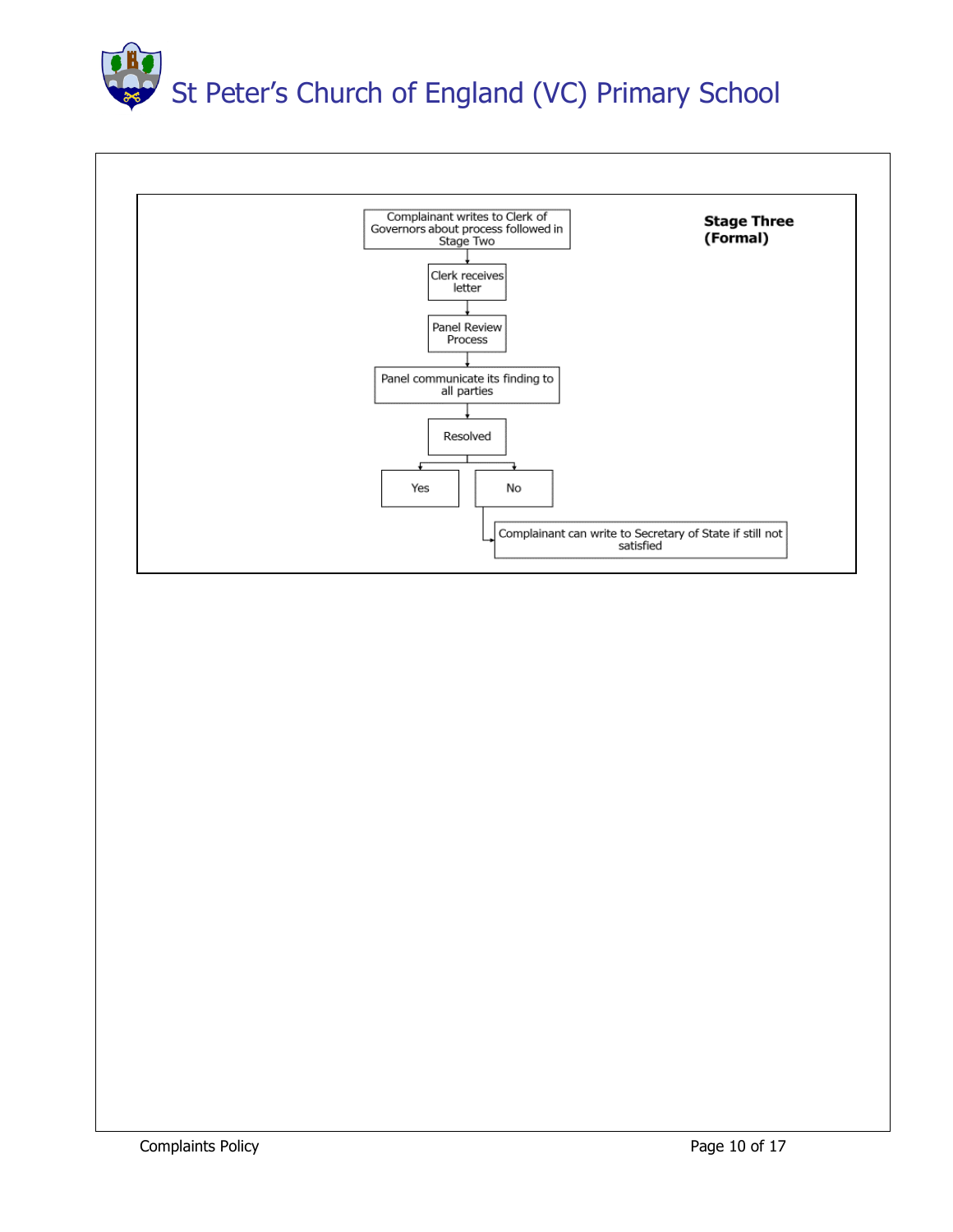

# **Governor Complaints Panel Procedure Appendix 3** Appendix 3

- At the Panel hearing:
	- o The Complainant will have the opportunity to present their complaint.
	- o The Headteacher (or Investigating Governor) will explain the school's position.
	- $\circ$  Those present will have the opportunity to ask questions.
	- o Panel members will have the opportunity to ask questions of the complainant and the Headteacher.
	- o The Headteacher (or Investigating Governor) will be given the opportunity to make a final statement to the Panel.
	- $\circ$  The Complainant will be given the opportunity to make a final statement to the Panel.
	- o The Chair of the Panel will ask the Complainant if he or she feels they have had the opportunity to say everything they wish to say.
- The Chair of the Panel has responsibility to ensure that detailed minutes are taken.
- The Chair of the Panel will explain to the complainant and Headteacher (or Investigating Governor) that the Panel will consider its decision and that a written decision will be sent to both parties within 15 working days. The complainant, Headteacher, other members of staff and witnesses will then leave.
- The Panel will then consider the complaint and all the evidence presented and:
	- $\circ$  Agree a decision on the complaint;
	- $\circ$  Decide upon the appropriate action to be taken to resolve the complaint; and
	- o Where appropriate, suggest recommended changes to the school's systems or procedures to ensure that problems of a similar nature do not recur.
- A written statement clearly setting out the decision of the Panel must be sent to the Complainant and Headteacher or Investigating Governor. The letter to the Complainant should also advise how to take the complaint further.
- The School should ensure that a copy of all correspondence and notes are kept on file in the school's records. These records should be kept separately from the pupil's personal records.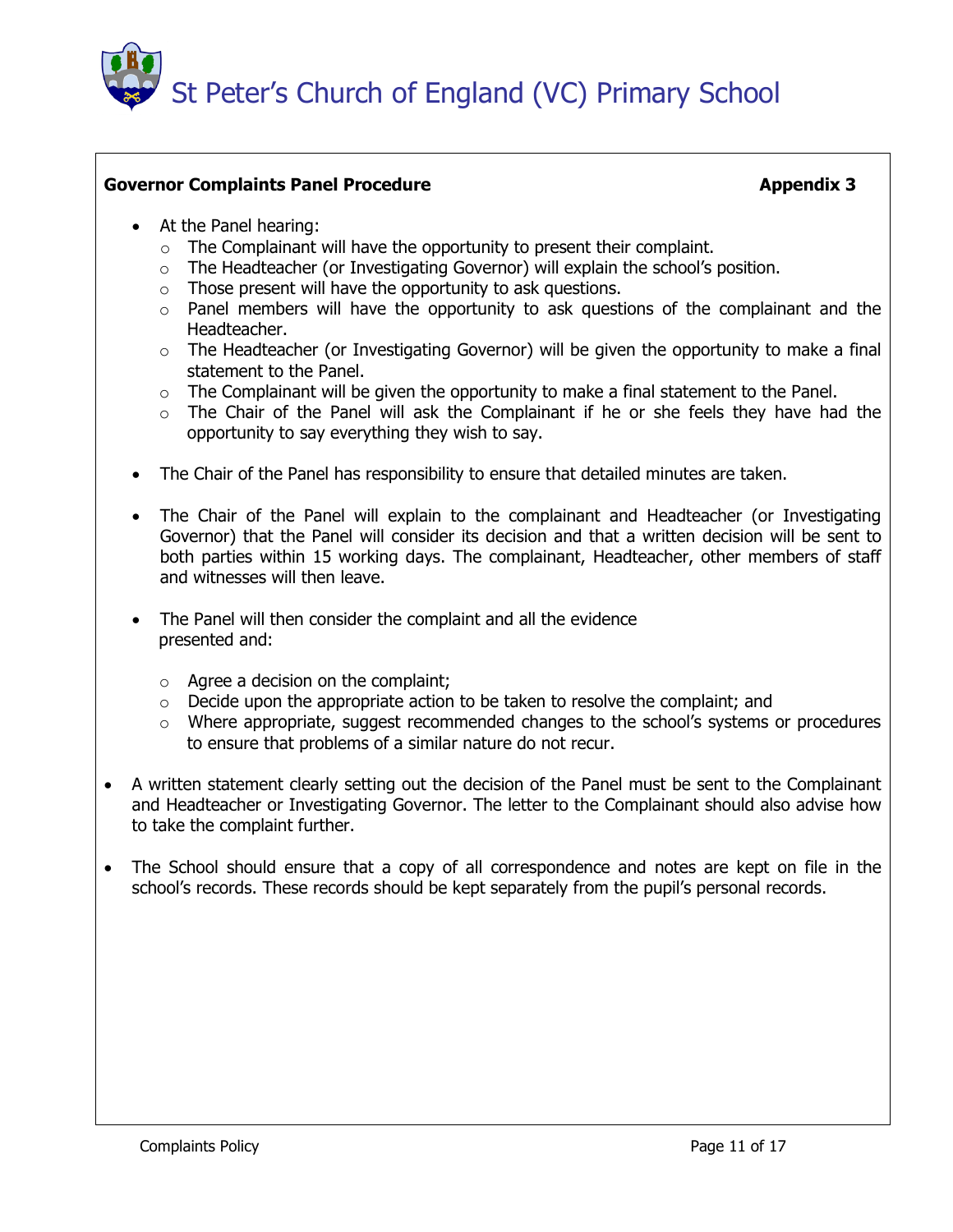# **Procedure to Manage Complaints about School Governors The Computer of Appendix 4**

# **General principles**

The principles of a complaint should include the following:

- resolution should be sought at the least formal level in the first instance;
- complaints should be resolved as quickly as possible;
- the process of resolving a complaint should not undermine the work of the governing body;
- where help and support are needed in managing a complaint against a Governor, this could be sought from another school governing body

A Governing Body should conduct its workings with a clear set of expectations of their role and behaviour. This is contained in the Governing Body Code of Conduct which should be approved by all Governors which follows the Nolan Principles of those holding public office (see model document on KELSI).

# **Categories of complaints**

Complaints against Governors can be categorised:

(i) those from other Governors on the governing body;

(ii) those from members of the public which includes parents;

NB - members of the school staff – See Staff Grievance Policy.

Irrespective of the category of complaint, the responsibility for dealing with the complaint is that of the Governing Body, which would normally fall to the Chair to manage.

Where the complaint is made against the Chair then:

(i) it could be passed to the Vice-Chair; or

(ii) by agreement of the Governing Body at an Extraordinary Full Governing Body Meeting, passed to the Chair of another School Governing Body with whom the Governing Body has made a prior collaborative agreement (2007 Collaboration Regulations /Joint Governor Panel Agreement) to investigate and then forward the recommended outcomes to the Vice Chair.

(iii) by agreement of the Governing Body at an Extraordinary Full Governing Body Meeting, passed to an experienced Governor who will forward the recommended outcomes to the Vice Chair.

The Governing Body need to consider to what extent the internal investigation of a complaint against a Governor by another Governor generates a conflict of interest or prejudice. No member of the school staff, including the Headteacher, should be involved in the investigation of a complaint against a Governor other than as a witness.

# **Procedure**

This procedure is for complaints from members of the public, parents and Governors.

1. All complaints must be in writing to the Clerk, which includes email. For complaints against the Chair the procedure below will be undertaken either by the Vice Chair or an Independent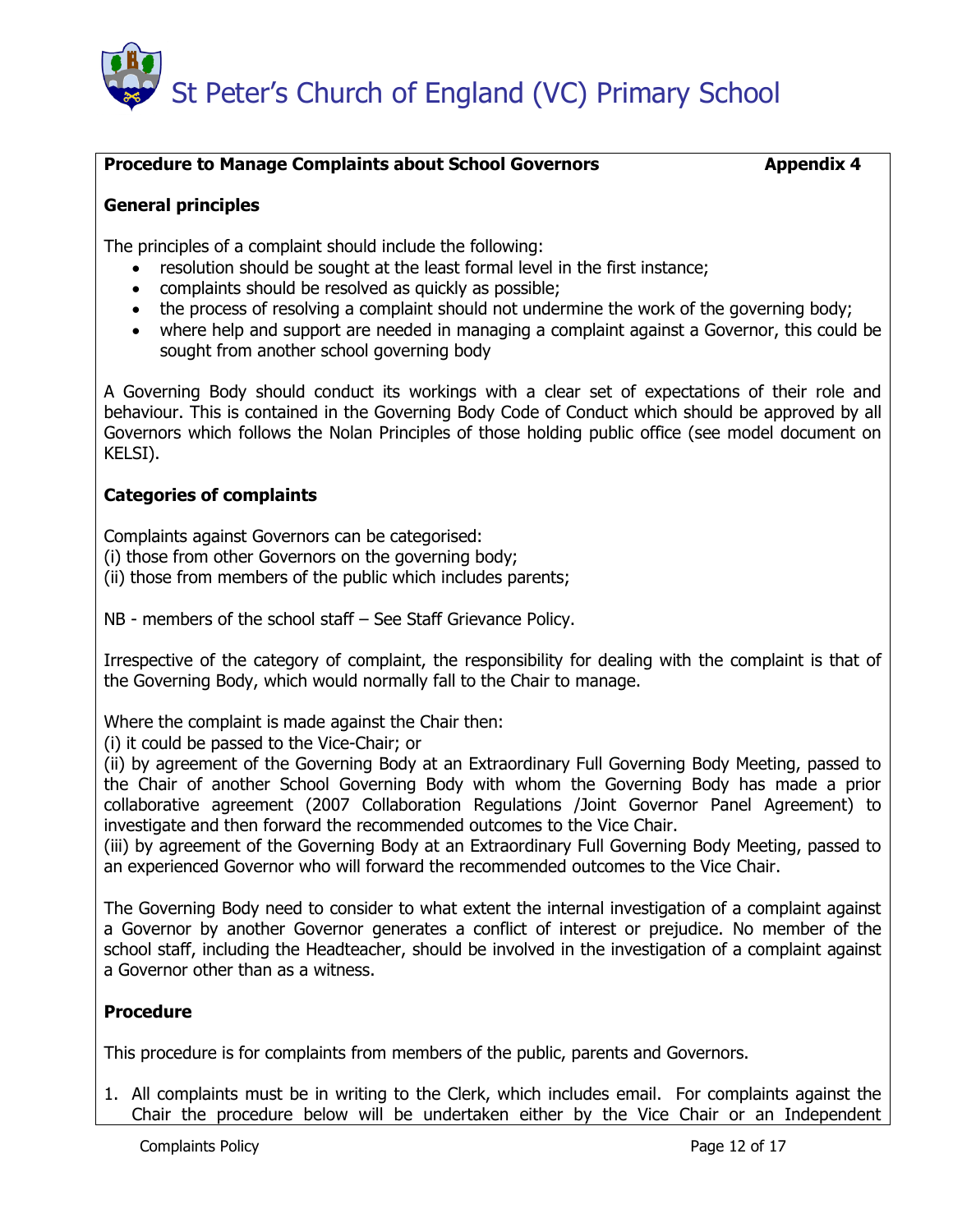

**Investigator** 

- 2. The Chair must inform the Governor against whom the complaint is made, the content of the complaint and how it is to be managed.
- 3. All complaints must be reported to the Governing Body as soon as is practicable, however the information must be restricted to: (a) the date the complaint was received; and (b) against which Governor the complaint is made.
- 4. Unless otherwise agreed by the Governing Body, the Complaint should be managed by the Chair.
- 5. The Chair may wish to seek advice from the Local Authority.
- 6. The Chair should arrange a meeting with the complainant to determine the nature of the complaint. To substantiate the complaint the complainant should be able to supply evidence.
- 7. It may be that due to the nature of the complaint, the Chair can resolve the issue at the initial meeting and no further action be taken. This outcome should be reported immediately to the Governor who the complaint is against and the Governing Body.
- 8. Where the complaint cannot be resolved at the initial meeting with the Complainant, the Chair will need to meet with the Governor concerned and put to them the complaint in order for them to make a response.
- 9. The Chair or Vice Chair will write a letter to the complainant providing an outcome to their complaint.
- 10. The outcome of the complaint could be that:
	- (i) the complaint is dismissed;
	- (ii) the complaint is upheld in part or whole and a letter of apology is sent to the Complainant;
	- (iii) the complaint is detrimental to the reputation of the Governing Body and the Governing Body refer to their Code of Conduct for next steps in line with regulations.
- 11. The outcome of the complaint needs to be recorded in the minutes of the Governing Body meeting, for example:

Complaint was resolved **or**

That a complaint was made against a Governor and investigated with the outcome being  $X$ .

Where possible the time lines of the Complaints Policy should apply to this Appendix.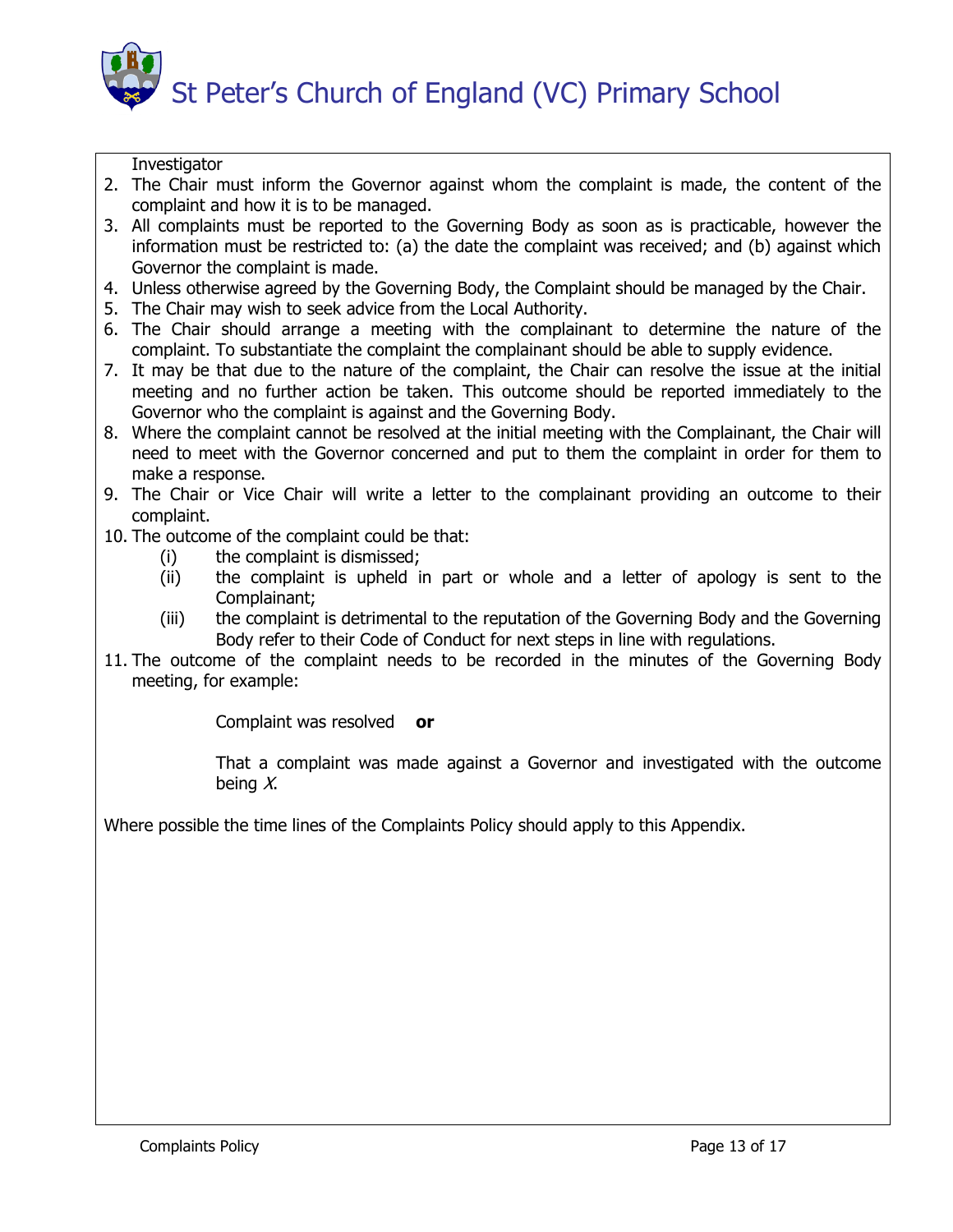

# **Roles and Responsibilities**

# **The Complainant**

The complainant or person who makes the complaint will receive a more effective response to the complaint if he/she:

- co-operates with the school in seeking a solution to the complaint;
- expresses the complaint in full as early as possible;
- responds promptly to requests for information or meetings or in agreeing the details of the complaint;
- asks for assistance as needed;
- treats all those involved in the complaint with respect.

# **The Complaints Co-ordinator (or headteacher)**

The complaints co-ordinator should:

- ensure that the complainant is fully updated at each stage of the procedure;
- ensure that all people involved in the complaint procedure will be aware of the legislation around complaints including the Equality Act 2010, Data Protection Act 1998 and Freedom of Information Act 2000;
- liaise with staff members, headteacher, Chair of Governors and Clerk to ensure the smooth running of the complaints procedure;
- keep records:
- be aware of issues regarding:
	- sharing third party information;
	- additional support this may be needed by complainants when making a complaint including interpretation support.

# **The Investigator**

The Investigator is the person involved in Stages 1 and 2 of the procedure. The Investigator's role can include:

- providing a comprehensive, open, transparent and fair consideration of the complaint through:
	- sensitive and thorough interviewing of the complainant to establish what has happened and who has been involved;
	- consideration of records and other relevant information;
	- interviewing staff and children/young people and other people relevant to the complaint;
	- analysing information;
- effectively liaising with the complainant and the complaints co-ordinator as appropriate to clarify what the complainant feels would put things right;
- identifying solutions and recommending courses of action to resolve problems;
- being mindful of the timescales to respond; and
- responding to the complainant in plain and clear language.

 **Appendix 5**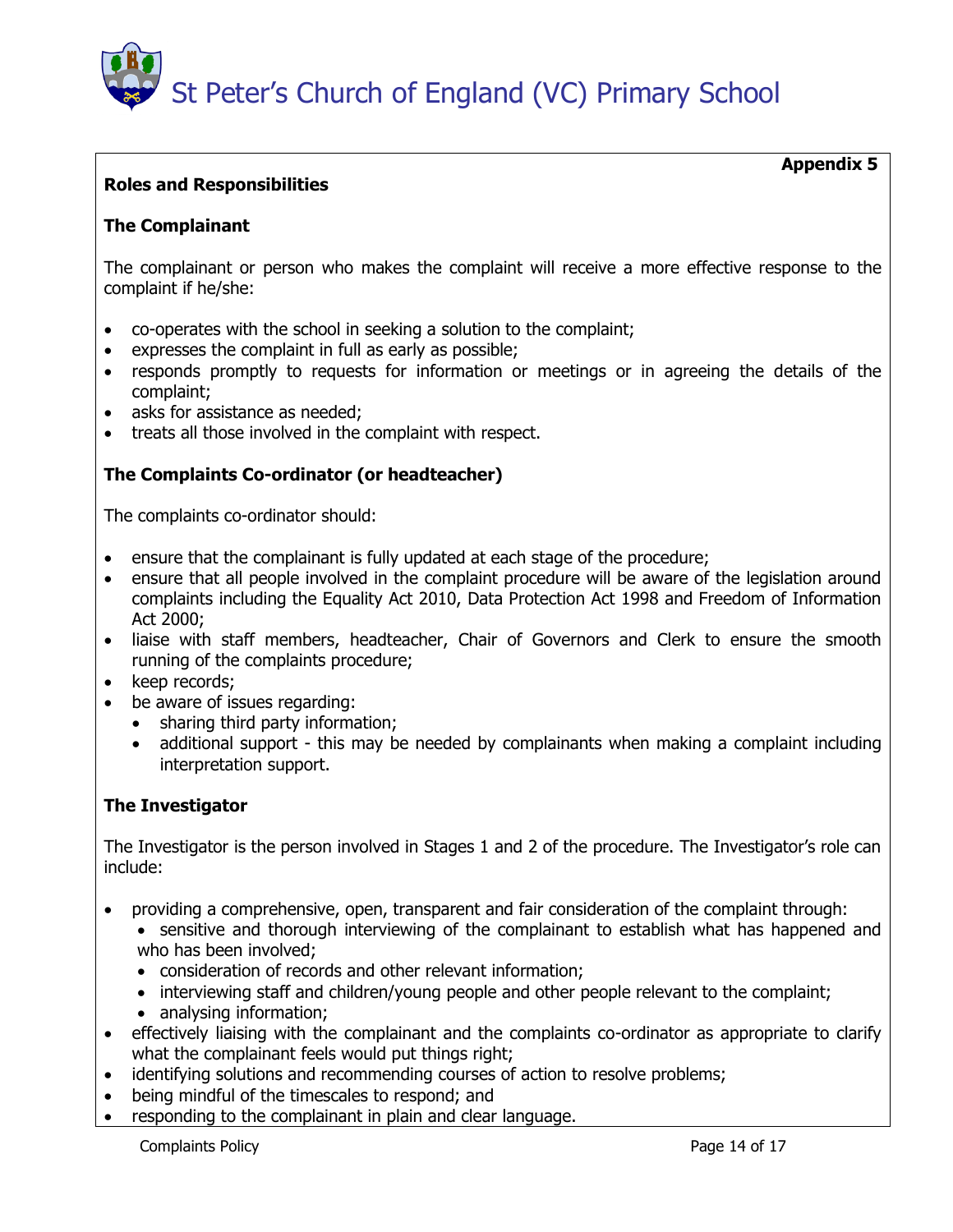

- The person investigating the complaint should make sure that they:
	- conduct interviews with an open mind and be prepared to persist in the questioning;
	- keep notes of interviews or arrange for an independent note taker to record minutes of the meeting.

# **The Panel Clerk (this could be Clerk to the Governors or the Complaints Coordinator)**

The Clerk is the contact point for the complainant for the panel meeting and is expected to:

- set the date, time and venue of the hearing, ensuring that the dates are convenient to all parties and that the venue and proceedings are accessible;
- collate any written material and send it to the parties in advance of the hearing;
- meet and welcome the parties as they arrive at the hearing;
- record the proceedings;
- circulate the minutes of the panel hearing;
- notify all parties of the panel's decision;
- liaise with the complaints co-ordinator.

# **The Panel Chair**

The Panel Chair has a key role in ensuring that:

- the meeting is minuted;
- the remit of the panel is explained to the complainant and both they and the school have the opportunity of putting their case without undue interruption;
- the issues are addressed;
- key findings of fact are made;
- parents/carers and others who may not be used to speaking at such a hearing are put at ease this is particularly important if the complainant is a child/young person;
- the hearing is conducted in an informal manner with everyone treated with respect and courtesy;
- the layout of the room will set the tone care is needed to ensure the setting is informal and not adversarial;
- the panel is open-minded and acts independently;
- no member of the panel has an external interest in the outcome of the proceedings or any involvement in an earlier stage of the procedure;
- both the complainant and the school are given the opportunity to state their case and seek clarity;
- written material is seen by everyone in attendance if a new issue arises it would be useful to give everyone the opportunity to consider and comment upon it; this may require a short adjournment of the hearing;
- liaise with the Clerk and complaints co-ordinator.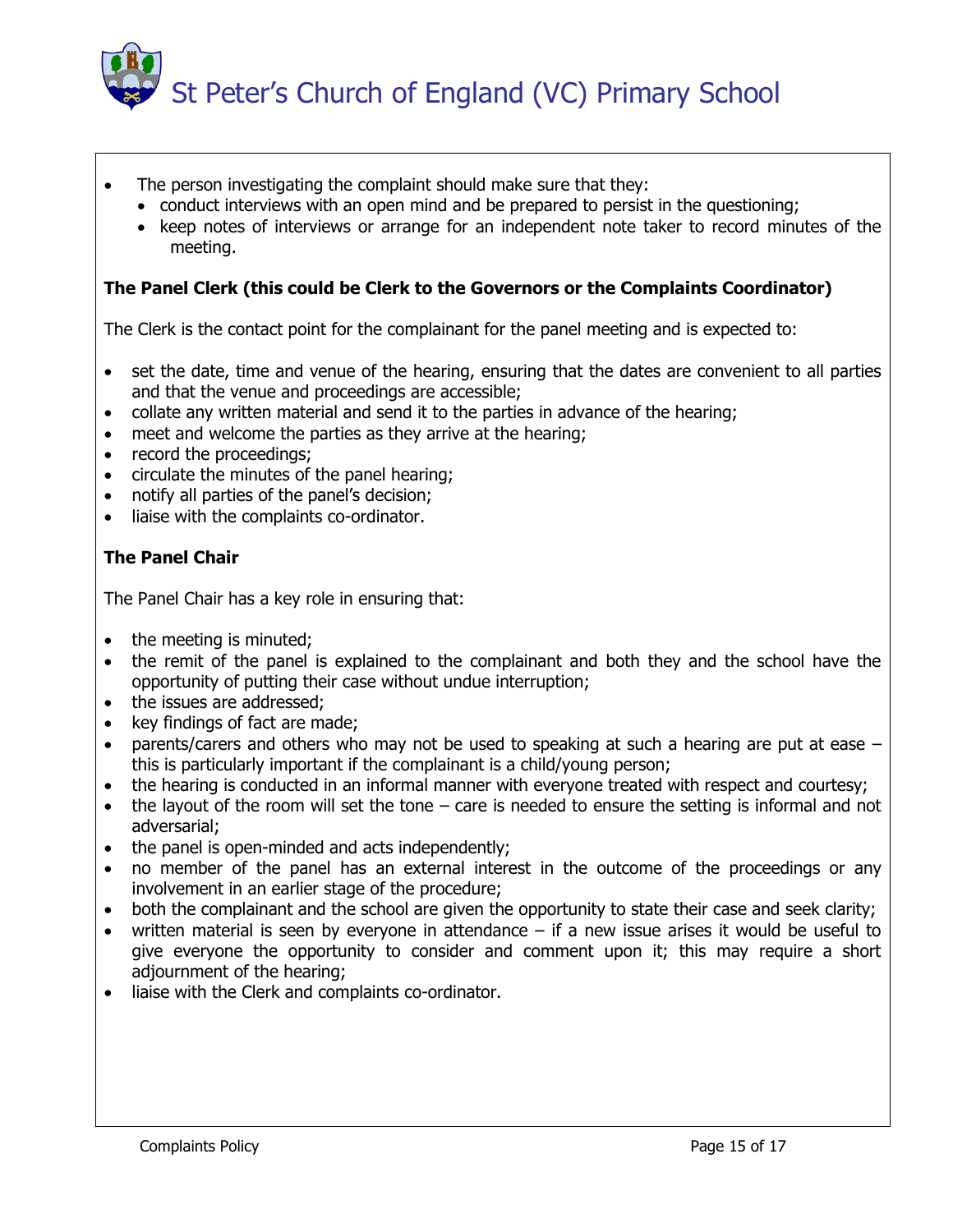# **Panel Member**

Panellists will need to be aware that:

- it is important that the review panel hearing is independent and impartial, and that it is seen to be so;
- No governor may sit on the panel if they have had a prior involvement in the complaint or in the circumstances surrounding it.
- the aim of the hearing, which will be held in private, will always be to resolve the complaint and achieve reconciliation between the school and the complainant;

However, it must be recognised that the complainant might not be satisfied with the outcome if the hearing does not find in their favour. It may only be possible to establish the facts and make recommendations which will satisfy the complainant that his or her complaint has been taken seriously.

Many complainants will feel nervous and inhibited in a formal setting; parents/carers often feel emotional when discussing an issue that affects their child. The panel chair will ensure that the proceedings are as welcoming as possible. Extra care needs to be taken when the complainant is a child/young person and present during all or part of the hearing. Careful consideration of the atmosphere and proceedings will ensure that the child/young person does not feel intimidated. The panel should respect the views of the child/young person and give them equal consideration to those of adults. If the child/young person is the complainant, the panel should ask in advance if any support is needed to help them present their complaint. Where the child/young person's parent is the complainant, the panel should give the parent the opportunity to say which parts of the hearing, if any, the child/young person needs to attend.

The parent should be advised however that agreement might not always be possible if the parent wishes the child/young person to attend a part of the meeting which the panel considers not to be in the child/young person's best interests. The welfare of the child/young person is paramount.

# **Interviewing Best Practice Tips**

# **Children/young people**

- Children/young people should be interviewed in the presence of another member of staff, or in the case of serious complaints (e.g. where the possibility of criminal investigation exists) in the presence of their parents/carers. However, it might not always be possible to conduct an interview in case it prejudices a LADO or police investigation.
- Care should be taken in these circumstances not to create an intimidating atmosphere.
- Children/young people should be told what the interview is about and that they can have someone with them.

# **Staff/Witnesses**

- Explain the complaint and your role clearly to the interviewee and confirm that they understand the complaints procedure and their role in it.
- Staff are allowed a colleague to support them at their interview. The colleague must not be anyone likely to be interviewed themselves, including their line manager.
- Use open, not leading questions.